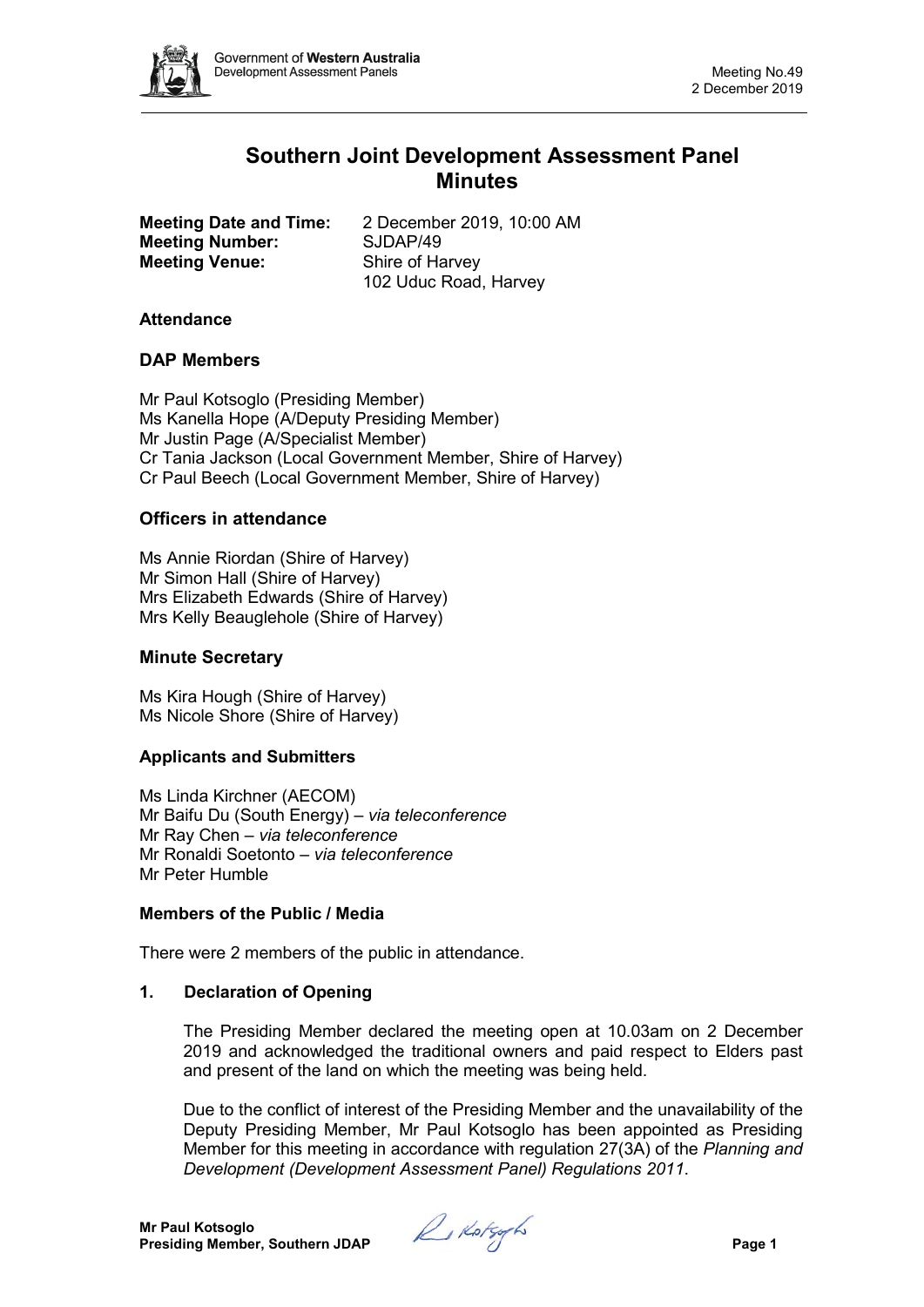

The Presiding Member advised that in accordance with Section 5.16 of the DAP Standing Orders 2017 which states *'A person must not use any electronic, visual or audio recording device or instrument to record the proceedings of the DAP meeting unless the Presiding Member has given permission to do so.',* the meeting would not be recorded

The Presiding Member announced the meeting would be run in accordance with the DAP Standing Orders 2017 under the *Planning and Development (Development Assessment Panels) Regulations 2011*.

# **2. Apologies**

Mr Robert Fenn (Presiding Member) Mr Geoffrey Klem (Deputy Presiding Member) Ms Shelley Sheppard (Specialist Member)

## **3. Members on Leave of Absence**

Nil.

# **4. Noting of Minutes**

DAP members noted that signed minutes of previous meetings are available on the [DAP website.](https://www.dplh.wa.gov.au/about/development-assessment-panels/daps-agendas-and-minutes)

## **5. Declaration of Due Consideration**

All members declared that they had duly considered the documents.

## **6. Disclosure of Interests**

DAP Member, Mr Robert Fenn, declared an indirect pecuniary interest in item 8.1. Mr Fenn is an employee of DevelopmentWA. The subject land is immediately adjacent to the Kemerton Strategic Industrial Area which DevelopmentWA are the primary land owners. Mr Adam Shine, the application landowner also leases land from DevelopmentWA.

In accordance with section 6.2 and 6.3 of the DAP Standing Orders 2017, the Presiding Member, Mr Paul Kotsoglo determined that the member listed above, who had disclosed an indirect pecuniary interest, was not permitted to participate in the discussion and voting on the item.

# **7. Deputations and Presentations**

- **7.1** Mr Peter Humble addressed the DAP against the application at Item 8.1 and responded to questions from the panel.
- **7.2** Mr Simon Hall (Shire of Harvey) addressed the DAP in regard to Item 8.1 and responded to questions from the panel.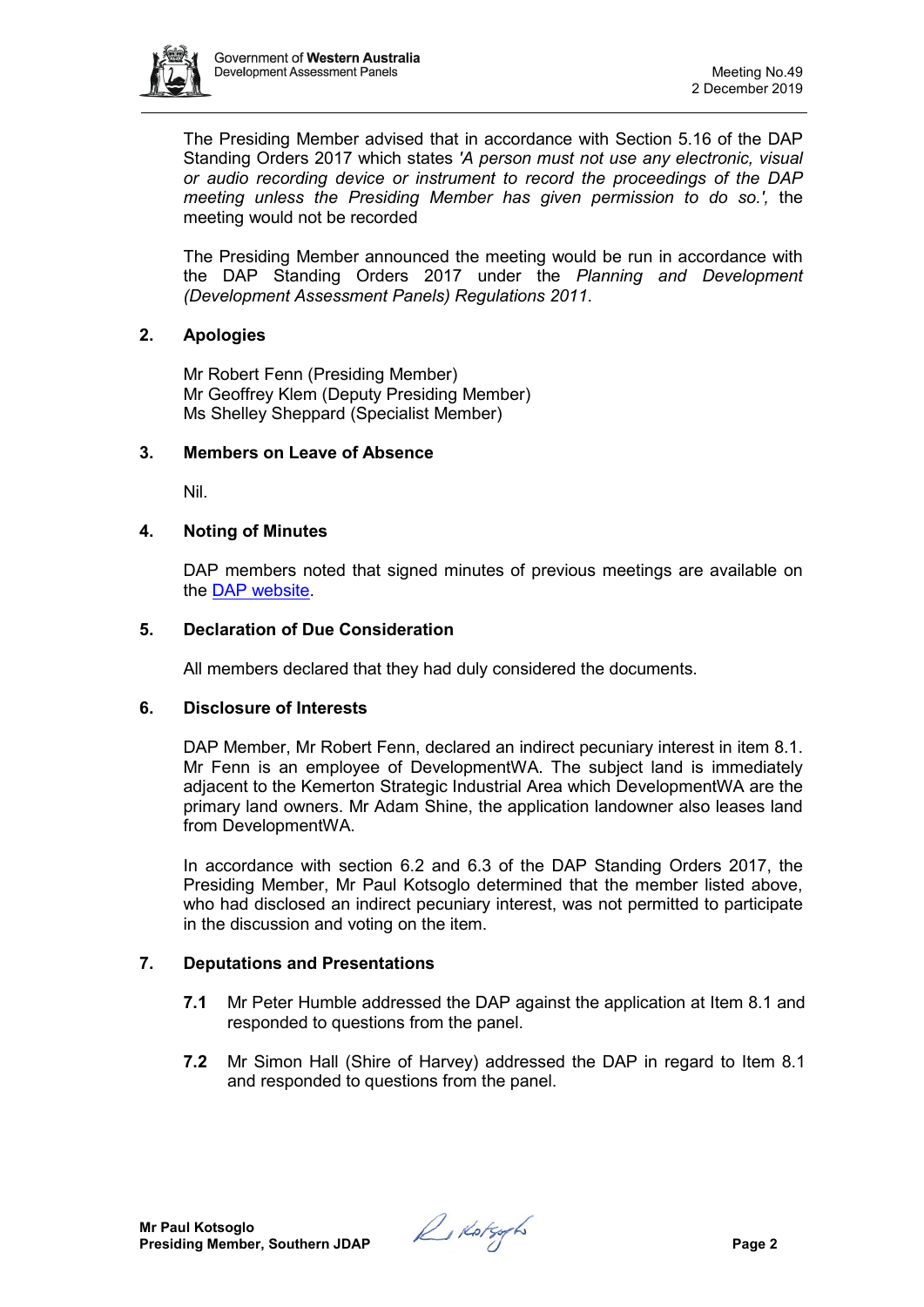

## **8. Form 1 – Responsible Authority Reports – DAP Application**

| 8.1 | <b>Property Location:</b><br><b>Development Description:</b> | Lot 0 Campbell Road, Benger<br>Construction and operation of a 100MW solar<br>farm in Benger |
|-----|--------------------------------------------------------------|----------------------------------------------------------------------------------------------|
|     | Applicant:<br>Owner:                                         | SE Campbell Development Pty Ltd<br><b>Adam Shine</b>                                         |
|     | Responsible Authority:<br>DAP File No:                       | Shire of Harvey<br>DAP/19/01657                                                              |

#### **REPORT RECOMMENDATION**

#### **Moved by: Cr Tania Jackson <b>Seconded by: Cr Paul Beech**

That the Southern JDAP (non-metropolitan) resolves to:

- 1. **Accept** that the DAP Application reference DAP/19/01657 is appropriate for consideration as a "Renewable Energy Facility" land use and compatible with the objectives of the Zoning Tables 25 & 26 Zoning and Development Standards for Intensive Farming in accordance with District Planning Scheme No. 1 clause 4.2.5 of the Shire of Harvey and Part 4 – Zones clause 12(e) Rural in accordance with the Greater Bunbury Region Scheme;
- 2. **Approve** DAP Application reference DAP/19/01657 and accompanying Concept Plan dated 26/07/2019, reference 60591240-DWG-EL-0003 in accordance with Clause 68 of Schedule 2 (Deemed Provisions) of the *Planning and Development (Local Planning Schemes) Regulations 2015*, and the provisions of the clause 4.2.5(b) of the Shire of Harvey District Planning Scheme No. 1, and pursuant to clause 24(b) of the Greater Bunbury Region Scheme subject to the following conditions:

#### **Conditions**

- 1. This decision constitutes development approval only and is valid for a period of four (4) years from the date of approval. If the subject development is not substantially commenced within the four (4) year period, the approval shall lapse and be of no further effect.
- 2. The development plans, dated 26 July 2019 and accompanying Benger Solar Farm Planning Application Report and Appendices prepared by AECOM, together with any requirements and annotations detailed thereon, are the plans approved as part of this application and shall form part of the development approval issued.
- 3. Prior to commencement of the development, a Traffic Management Plan is to prepared in accordance with Main Roads Western Australia's Code of Practice and approved by the Shire in consultation with MRWA where required.
- 4. Prior to commencement of the development, an Audit shall be undertaken and submitted to the Shire detailing the pre-development condition of the adjacent roads designated in the approved Traffic Management Plan.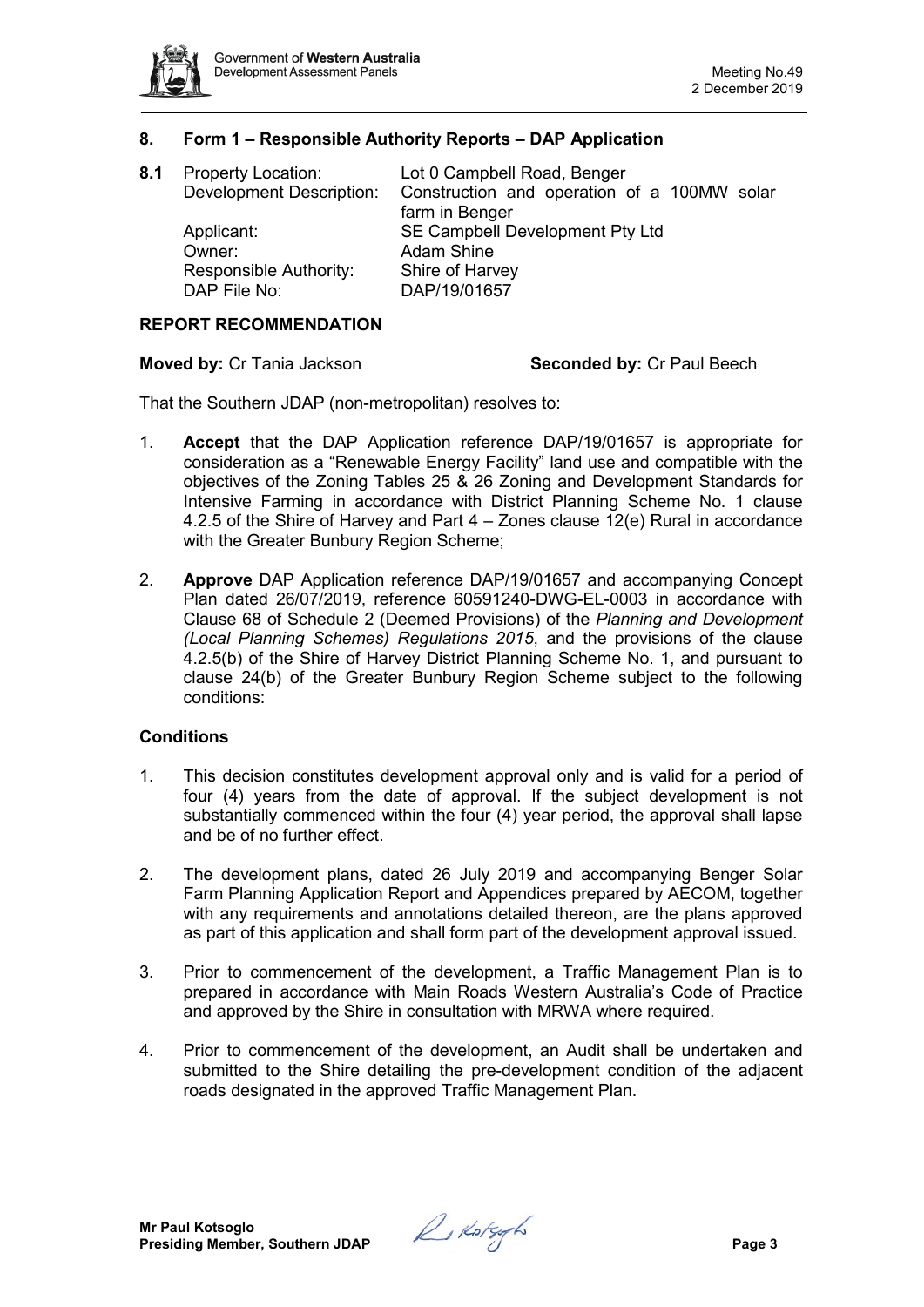- 5. Prior to the Renewable Energy Facility being operational, an Audit shall be undertaken and submitted to the Shire the post-development condition of adjacent roads designated in the approved Traffic Management Plan. Any remediation works resulting from the approved development identified in the Audit shall be undertaken to the satisfaction of the Shire.
- 6. Prior to commencement of the development, an access way shall be designed, constructed and drained at the landowner/applicant's cost, to the specifications of the Shire in response to the size and frequency of vehicles to be used for the life of the proposal. A crossover permit must be obtained prior to commencing construction.
- 7. Prior to commencement of the development, an amended detailed Landscaping Plan is to be submitted and approved by the Shire in consultation with adjoining landowners. The landscape plan must address the following:
	- a. Screen planting to minimise the off-site visual impacts of the development, including the potential for any glare or reflection from the solar panels; and
	- b. A schedule of materials to mitigate the visual appearance of all ancillary infrastructure (including paint colours, specifications and screening) blends in as far as possible with the surrounding landscape;
	- c. Fencing details associated with the security, stock management and movement of native fauna requirements;
	- d. Identification of areas suitable for ongoing grazing;
	- e. Fencing and supplementary planting associated with the protection and enhance of the existing drainage channels within the property;
	- f. An effective timeline for implementing and maintenance of the screening planting and fencing to ensure it achieves the required screening function; and
	- g. Confirmation that no works will be undertaken within the Benger Main Drain or the Wellesley River and its foreshore, and that any water discharging to these systems during construction will be managed to mitigate sediment mobilisation.
- 8. Prior to commencement of the development, a Bank Guarantee or Bond of \$25,000 shall be submitted for the purpose of implementing the approved Landscaping Plan. The Bank Guarantee or Bond shall be held by the Shire for a minimum period of 2 years from the completion of the works until the establishment and maintenance of vegetation screening is confirmed by the Shire as satisfactory.
- 9. Prior to commencement of the development, the proponent shall prepare and submit for approval by the Shire, a Site Management Plan, including for the construction period, that;
	- a. minimises the impact of the approved development on the amenity of the locality due to the transportation of materials to and from the site;
	- b. ensures the use of buildings, works and materials on the site do not generate unreasonable levels of noise, vibration, dust, drainage, wastewater, waste products or reflected light;
	- c. details the management applicable to construction traffic movement, occupational health and safety, signage, dust management and environmental management in relation to the approved development;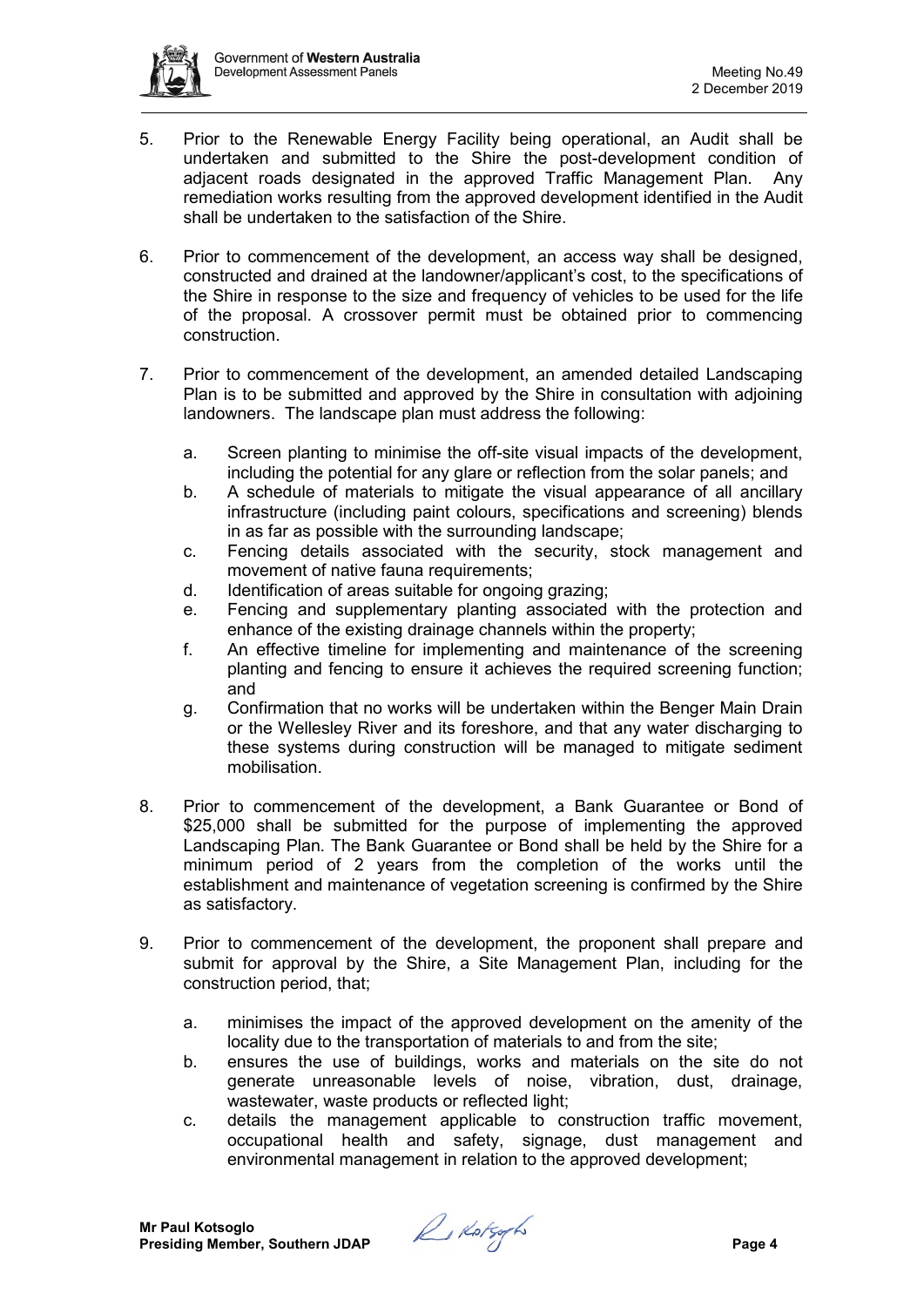

- d. details the storage of any chemicals onsite, and any maintenance works and waste that has the potential to affect water quality; and how these risks can be mitigated; and
- e. details ongoing implementation of the Site Management Plan.
- 10. Prior to commencement of the development a Weed Management Plan shall be prepared in accordance with the *Biosecurity and Agriculture Management Act 2007* and approved by the Shire in consultation with the Department of Primary Industries and Regional Development.
- 11. Prior to commencement of the development, detailed plans shall be submitted for approval by the Shire and shall include all details of the:
	- a. Site office(s);
	- b. Ablutions;
	- c. Permanent and temporary laydown areas;
	- d. Staff and contractor vehicle parking and any other associated infrastructure, upgraded crossover and accessway as guided by the approved Traffic Management Plan.
	- e. Internal roads; and
	- f. All proposed lighting including projected spill and baffle details so as to prevent any adverse effect on adjoining dwellings.
- 12. Prior to commencement of the development, a Stormwater and Drainage Management Plan, must be prepared in accordance with the *Decision process for stormwater management in WA* (DWER 2017) and the *Stormwater Management Manual for Western Australia* (DoW 2004–2007) and approved by the Shire in consultation with DWER and implemented. The plan shall determine the drainage infrastructure required to support the development and as a minimum it must address:
	- a. How storm events and overland flow path for larger events are to be managed;
	- b. Potential effect on groundwater levels and quality;
	- c. Protection of adjacent / nearby waterways and wetlands;
	- d. Confirmation of water use requirements (including volume) and how the water will be sourced to support the proposal (e.g. such as for cleaning purposes) and the method of disposal; and
	- e. Conclusions / Recommendations; and
- 13. Prior to the Renewable Energy Facility being operational, sufficient rural fencing shall be provided along lot boundaries and all other security fencing associated with the development shall be located a minimum of 20m from lot boundaries.
- 14. Prior to the Renewable Energy Facility being operational, the Environmental Management Plan shall be updated and submitted for final approval by the Shire, and shall include additional measures for the following:
	- a. Any activities that carry a high risk of spills should be outside of flood prone areas and as far away from the watercourse as practical;
	- b. Reference shall be made to compliance with Department of Water and Environmental Protection's Water Quality Protection Note (WQPN) No. 56 - *Tanks for fuel and chemical storage near sensitive water resources* (Dec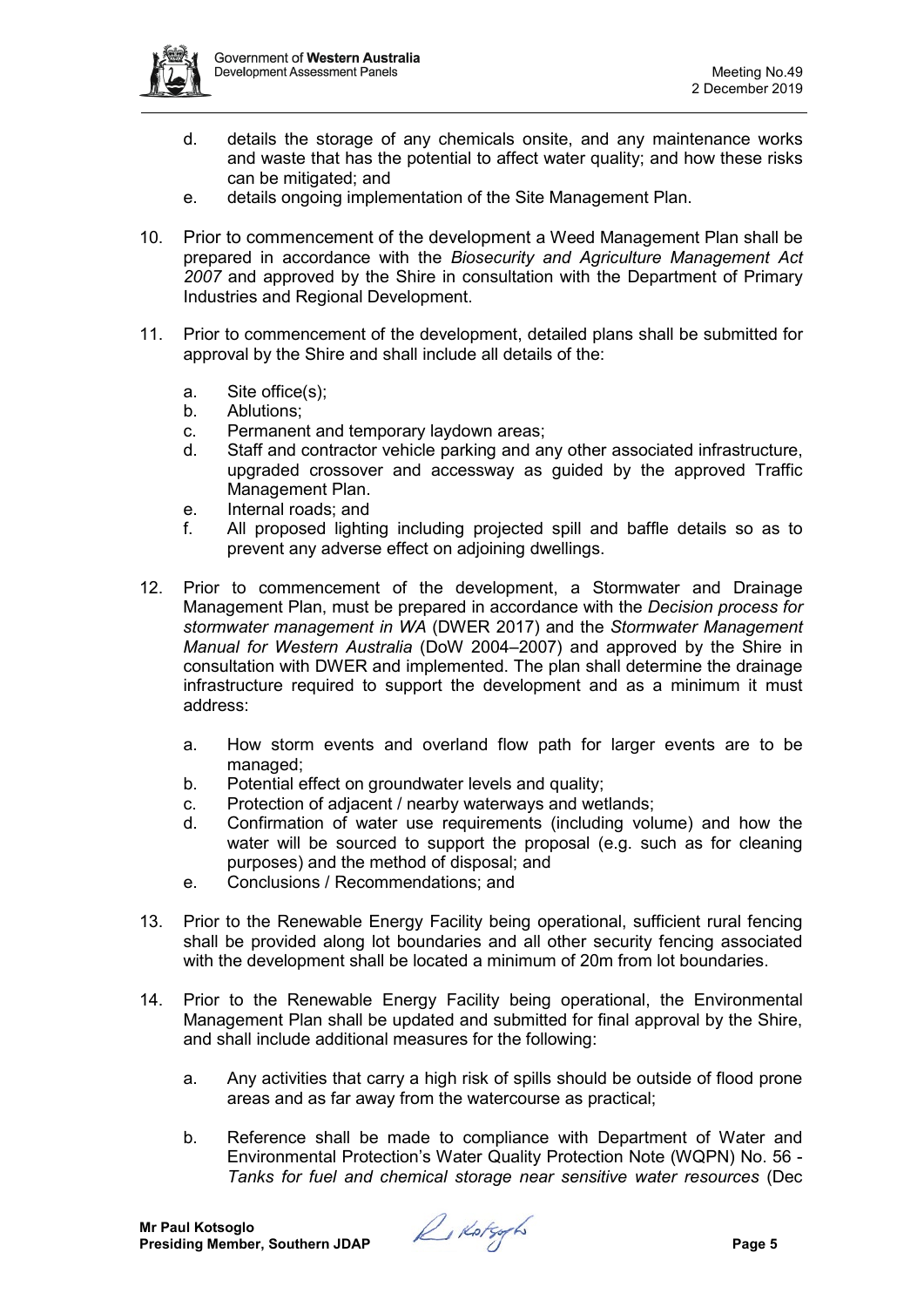

2018) and WQPN No. 29 *Mobile mechanical servicing and cleaning* (September 2013).

- 15. Prior to the Renewable Energy Facility being operational, a Decommissioning Plan, including removal of all structures and rehabilitation, is to be prepared and submitted for approval by the Shire. The plan should be reviewed as required in response to advances in the recycling and dismantling of solar array facilities.
- 16. Within six (6) months of the development ceasing on site, the approved Decommission Plan shall be implemented to the satisfaction of the Shire.

## **Advice Notes**

- 1. The development the subject of this approval is also regulated by the Building Code of Australia and a separate Building Permit must be granted before the development commences.
- 2. This determination is deemed to be a determination made under the Greater Bunbury Region Scheme in accordance with the Notice of Resolution made under Clause 27, Schedule 1 Paragraph 2: Land Abutting Regional Open Space Reserve, Paragraph 6: Development within the Priority Agricultural Land Area and Paragraph 10: Development with the Rural Zone.
- 3. The clearing of native vegetation in Western Australia requires a Clearing Permit under the *Environmental Protection Act 1986* unless the clearing is for an exempt purpose. Proponents are advised to contact the Department of Water and Environmental Regulation for further advice in this regard.
- 4. It is the applicant's responsibility to ensure all required approvals are obtained prior to the works commencing. Works such as de-watering or working near existing infrastructure may require separate approvals from relevant private or government agencies.
- 5. The Shire of Harvey advises that the development the subject of this development approval must comply with the *Environmental Protection Act 1986* and the Environmental Protection (Noise) Regulations 1997 in relation to noise emissions.
- 6. The subject property is located within the Brunswick River and Tributaries Surface Water Areas as proclaimed under the *Rights in Water and Irrigation (RIWI) Act 1914*. Any interference of the watercourse (such as the construction of a dam or crossing, or excavation of the watercourse) will require a permit to interfere with the bed or banks from the department.
- 7. This Development Approval does not include approval of Advertising Devices. Please lodge a separate Development Application for signage the assessment of Advertising Devices in accordance with the Shire's Local Planning Policy: Advertising Signs

#### **AMENDING MOTION 1**

**Moved by:** Cr Tania Jackson **Seconded by:** Cr Paul Beech

*The following amendments were made en bloc:*

**Mr Paul Kotsoglo Presiding Member, Southern JDAP** *Page 6* **Presiding Member, Southern JDAP**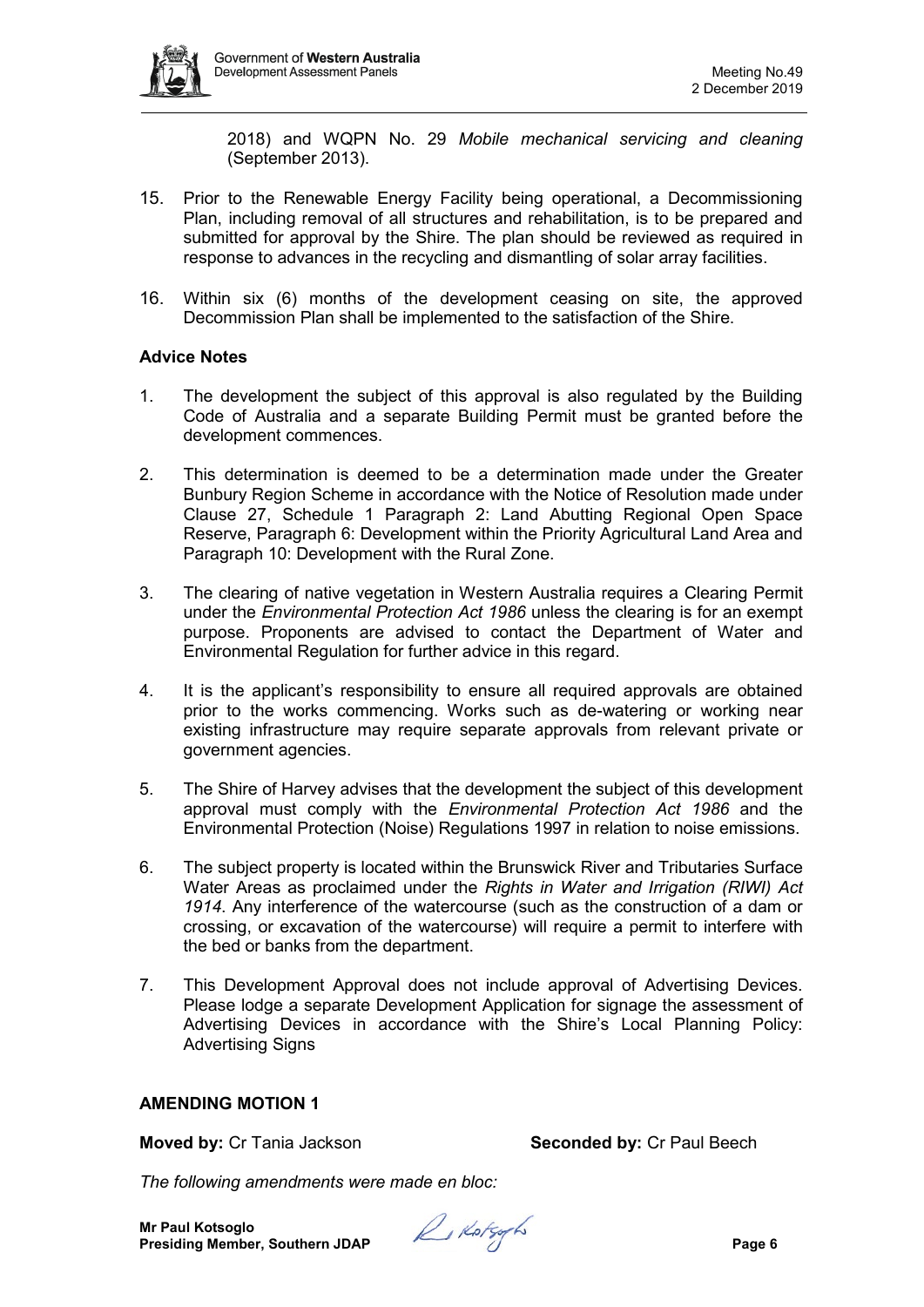

(i) That a new condition 17 be added and read as follows;

*A Bushfire Management Plan being prepared, approved and relevant provisions implemented during construction, in accordance with the Western Australian Planning Commission's Guidelines for Planning in Bushfire Prone Areas, to the satisfaction of the local government.*

**REASON:** The need for a Bushfire Management Plan as a condition of approval was referred to in the Responsible Authority Report and referral responses however, was omitted by error from the Recommendation.

(ii) That condition 12 be amended to read as follows;

*Prior to commencement of the development, a Stormwater and Drainage Management Plan, must be prepared in accordance with the Decision process for stormwater management in WA (DWER 2017) and the Stormwater Management Manual for Western Australia (DoW 2004–2007) and approved by the Shire in consultation with DWER and implemented. The plan shall determine the drainage infrastructure required to support the development and as a minimum it must address:* 

- *a. How storm events and overland flow path for larger events are to be managed;*
- *b. Potential effect on groundwater levels and quality;*
- *c. Protection of adjacent / nearby waterways and wetlands;*
- *d. Confirmation of water use requirements (including volume) and how the water will be sourced to support the proposal (e.g. such as for cleaning purposes) and the method of disposal; and*
- *e. Conclusions / Recommendations; and*
- *f. Flood plain management.*

**REASON:** Subject site is impacted by Department of Water and Environmental Regulation flood plain mapping and a suitable design response is required.

#### **The Amending Motion was put and CARRIED UNANIMOUSLY.**

#### **REPORT RECOMMENDATION (AS AMENDED)**

*An administrative change made to remove (non-metropolitan) from the preamble.*

That the Southern JDAP resolves to:

1. **Accept** that the DAP Application reference DAP/19/01657 is appropriate for consideration as a "Renewable Energy Facility" land use and compatible with the objectives of the Zoning Tables 25 & 26 Zoning and Development Standards for Intensive Farming in accordance with District Planning Scheme No. 1 clause 4.2.5 of the Shire of Harvey and Part 4 – Zones clause 12(e) Rural in accordance with the Greater Bunbury Region Scheme;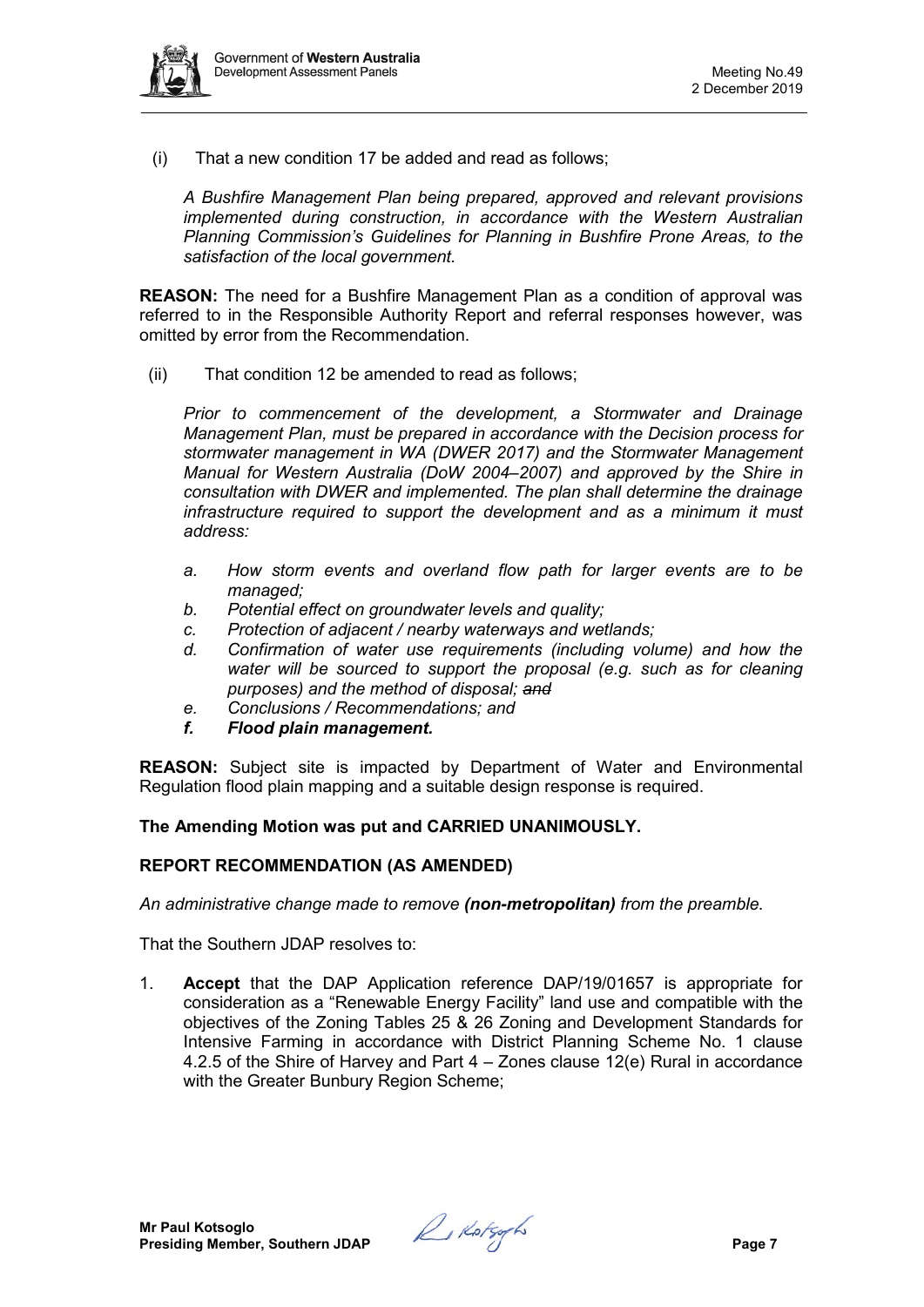

2. **Approve** DAP Application reference DAP/19/01657 and accompanying Concept Plan dated 26/07/2019, reference 60591240-DWG-EL-0003 in accordance with Clause 68 of Schedule 2 (Deemed Provisions) of the *Planning and Development (Local Planning Schemes) Regulations 2015*, and the provisions of the clause 4.2.5(b) of the Shire of Harvey District Planning Scheme No. 1, and pursuant to clause 24(b) of the Greater Bunbury Region Scheme subject to the following conditions:

# **Conditions**

- 1. This decision constitutes development approval only and is valid for a period of four (4) years from the date of approval. If the subject development is not substantially commenced within the four (4) year period, the approval shall lapse and be of no further effect.
- 2. The development plans, dated 26 July 2019 and accompanying Benger Solar Farm Planning Application Report and Appendices prepared by AECOM, together with any requirements and annotations detailed thereon, are the plans approved as part of this application and shall form part of the development approval issued.
- 3. Prior to commencement of the development, a Traffic Management Plan is to prepared in accordance with Main Roads Western Australia's Code of Practice and approved by the Shire in consultation with MRWA where required.
- 4. Prior to commencement of the development, an Audit shall be undertaken and submitted to the Shire detailing the pre-development condition of the adjacent roads designated in the approved Traffic Management Plan.
- 5. Prior to the Renewable Energy Facility being operational, an Audit shall be undertaken and submitted to the Shire the post-development condition of adjacent roads designated in the approved Traffic Management Plan. Any remediation works resulting from the approved development identified in the Audit shall be undertaken to the satisfaction of the Shire.
- 6. Prior to commencement of the development, an access way shall be designed, constructed and drained at the landowner/applicant's cost, to the specifications of the Shire in response to the size and frequency of vehicles to be used for the life of the proposal. A crossover permit must be obtained prior to commencing construction.
- 7. Prior to commencement of the development, an amended detailed Landscaping Plan is to be submitted and approved by the Shire in consultation with adjoining landowners. The landscape plan must address the following:
	- a. Screen planting to minimise the off-site visual impacts of the development, including the potential for any glare or reflection from the solar panels; and
	- b. A schedule of materials to mitigate the visual appearance of all ancillary infrastructure (including paint colours, specifications and screening) blends in as far as possible with the surrounding landscape;
	- c. Fencing details associated with the security, stock management and movement of native fauna requirements;
	- d. Identification of areas suitable for ongoing grazing;
	- e. Fencing and supplementary planting associated with the protection and enhance of the existing drainage channels within the property;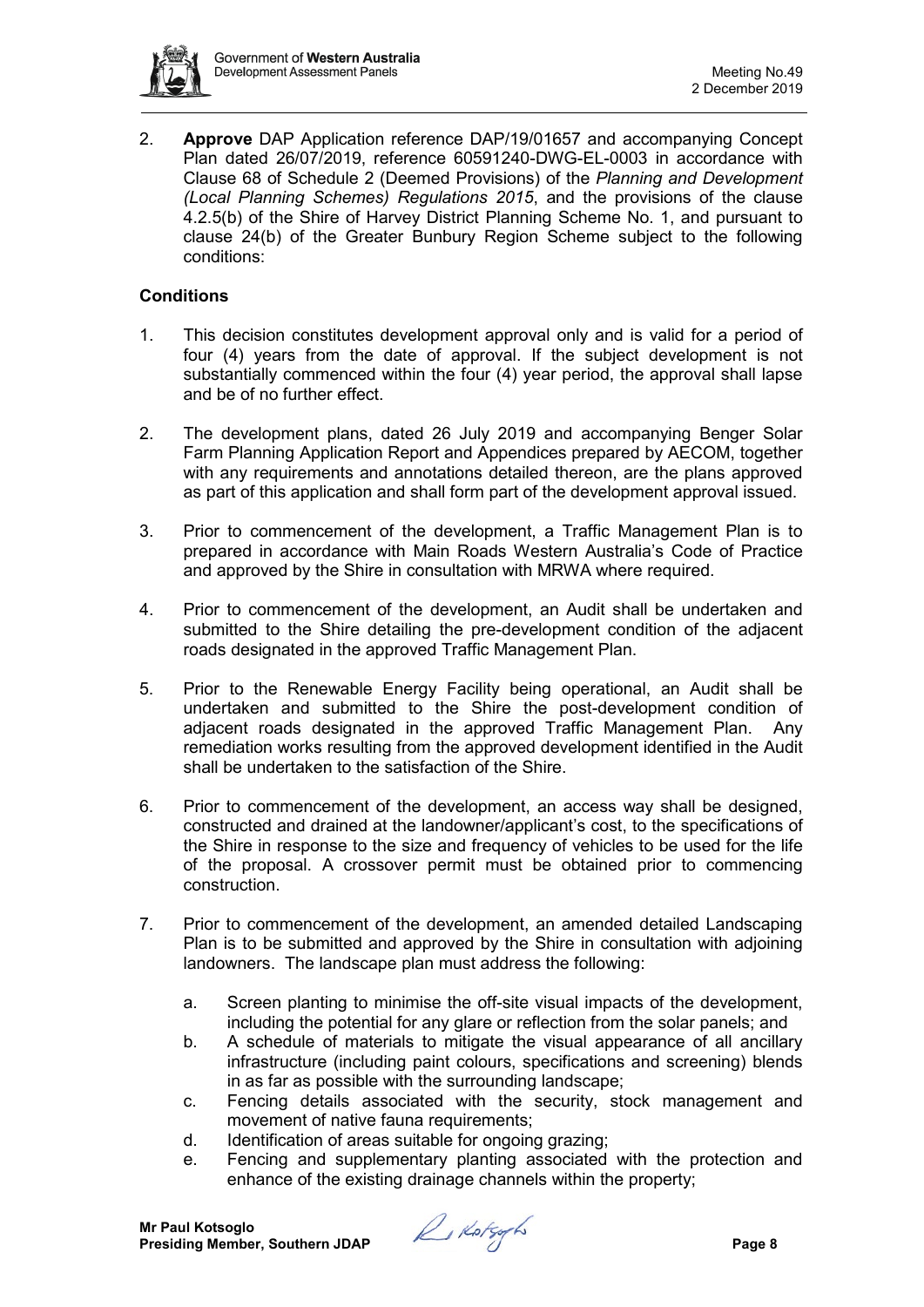

- f. An effective timeline for implementing and maintenance of the screening planting and fencing to ensure it achieves the required screening function; and
- g. Confirmation that no works will be undertaken within the Benger Main Drain or the Wellesley River and its foreshore, and that any water discharging to these systems during construction will be managed to mitigate sediment mobilisation.
- 8. Prior to commencement of the development, a Bank Guarantee or Bond of \$25,000 shall be submitted for the purpose of implementing the approved Landscaping Plan. The Bank Guarantee or Bond shall be held by the Shire for a minimum period of 2 years from the completion of the works until the establishment and maintenance of vegetation screening is confirmed by the Shire as satisfactory.
- 9. Prior to commencement of the development, the proponent shall prepare and submit for approval by the Shire, a Site Management Plan, including for the construction period, that;
	- a. minimises the impact of the approved development on the amenity of the locality due to the transportation of materials to and from the site;
	- b. ensures the use of buildings, works and materials on the site do not generate unreasonable levels of noise, vibration, dust, drainage, wastewater, waste products or reflected light;
	- c. details the management applicable to construction traffic movement, occupational health and safety, signage, dust management and environmental management in relation to the approved development;
	- d. details the storage of any chemicals onsite, and any maintenance works and waste that has the potential to affect water quality; and how these risks can be mitigated; and
	- e. details ongoing implementation of the Site Management Plan.
- 10. Prior to commencement of the development a Weed Management Plan shall be prepared in accordance with the *Biosecurity and Agriculture Management Act 2007* and approved by the Shire in consultation with the Department of Primary Industries and Regional Development.
- 11. Prior to commencement of the development, detailed plans shall be submitted for approval by the Shire and shall include all details of the:
	- a. Site office(s);
	- b. Ablutions;
	- c. Permanent and temporary laydown areas;
	- d. Staff and contractor vehicle parking and any other associated infrastructure, upgraded crossover and accessway as guided by the approved Traffic Management Plan.
	- e. Internal roads; and
	- f. All proposed lighting including projected spill and baffle details so as to prevent any adverse effect on adjoining dwellings.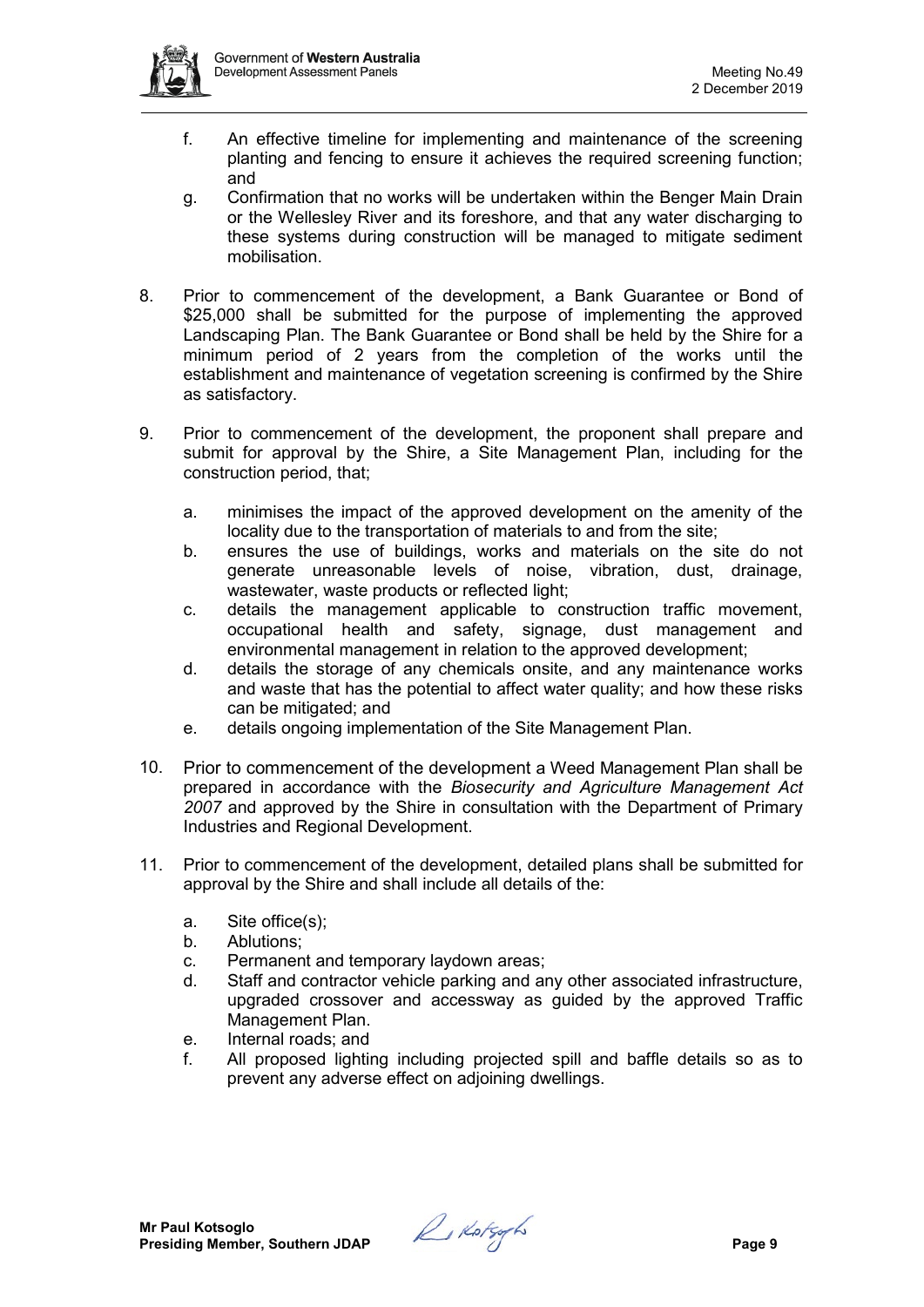

- 12. Prior to commencement of the development, a Stormwater and Drainage Management Plan, must be prepared in accordance with the *Decision process for stormwater management in WA* (DWER 2017) and the *Stormwater Management Manual for Western Australia* (DoW 2004–2007) and approved by the Shire in consultation with DWER and implemented. The plan shall determine the drainage infrastructure required to support the development and as a minimum it must address:
	- a. How storm events and overland flow path for larger events are to be managed;
	- b. Potential effect on groundwater levels and quality;
	- c. Protection of adjacent / nearby waterways and wetlands;
	- d. Confirmation of water use requirements (including volume) and how the water will be sourced to support the proposal (e.g. such as for cleaning purposes) and the method of disposal;
	- e. Conclusions / Recommendations; and
	- f. Flood plain management
- 13. Prior to the Renewable Energy Facility being operational, sufficient rural fencing shall be provided along lot boundaries and all other security fencing associated with the development shall be located a minimum of 20m from lot boundaries.
- 14. Prior to the Renewable Energy Facility being operational, the Environmental Management Plan shall be updated and submitted for final approval by the Shire, and shall include additional measures for the following:
	- a. Any activities that carry a high risk of spills should be outside of flood prone areas and as far away from the watercourse as practical;
	- b. Reference shall be made to compliance with Department of Water and Environmental Protection's Water Quality Protection Note (WQPN) No. 56 - *Tanks for fuel and chemical storage near sensitive water resources* (Dec 2018) and WQPN No. 29 *Mobile mechanical servicing and cleaning* (September 2013).
- 15. Prior to the Renewable Energy Facility being operational, a Decommissioning Plan, including removal of all structures and rehabilitation, is to be prepared and submitted for approval by the Shire. The plan should be reviewed as required in response to advances in the recycling and dismantling of solar array facilities.
- 16. Within six (6) months of the development ceasing on site, the approved Decommission Plan shall be implemented to the satisfaction of the Shire.
- 17. A Bushfire Management Plan being prepared, approved and relevant provisions implemented during construction, in accordance with the WAPC's Guidelines for Planning in Bushfire Prone Areas, to the satisfaction of the local government.

# **Advice Notes**

1. The development the subject of this approval is also regulated by the Building Code of Australia and a separate Building Permit must be granted before the development commences.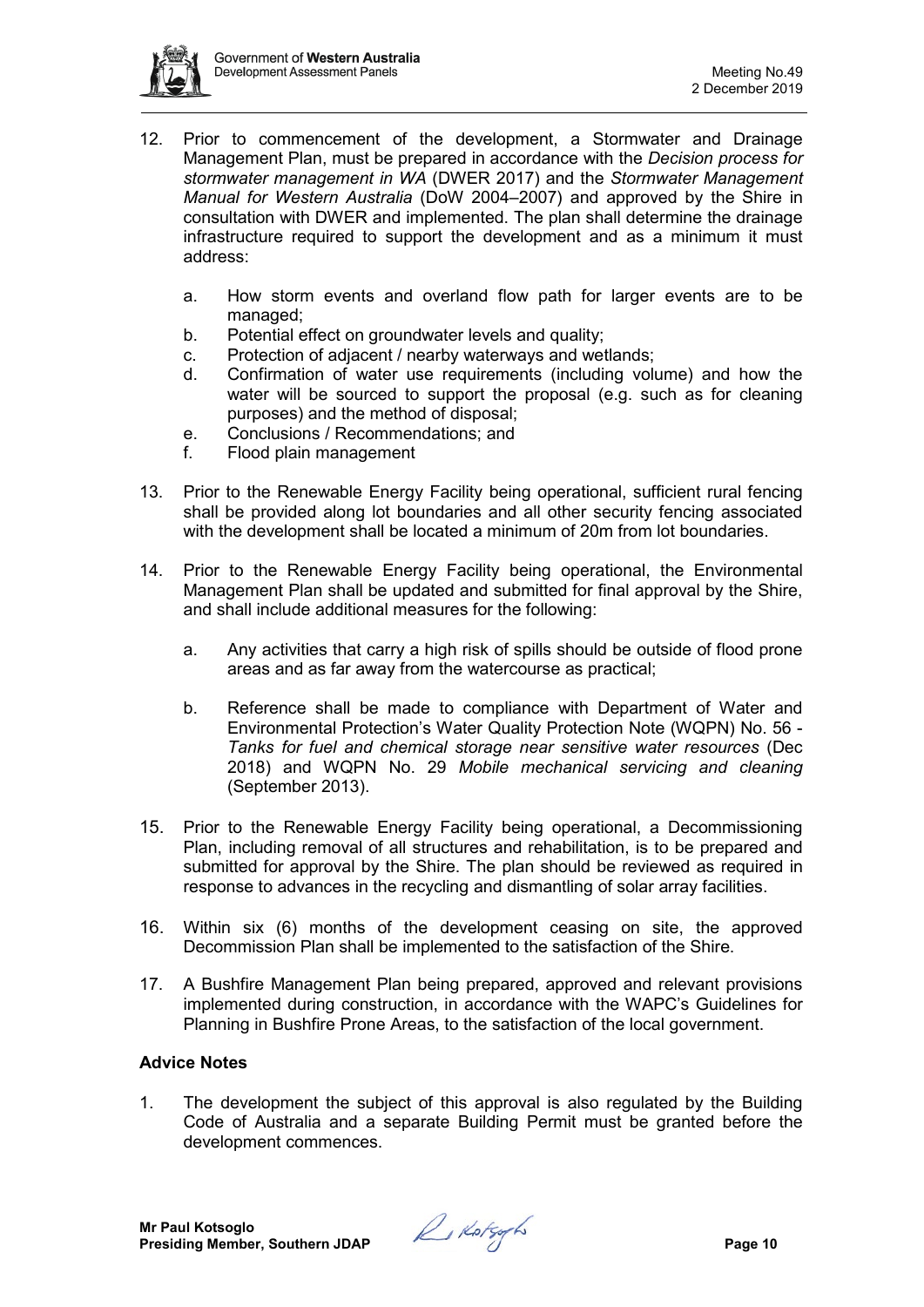

- 2. This determination is deemed to be a determination made under the Greater Bunbury Region Scheme in accordance with the Notice of Resolution made under Clause 27, Schedule 1 Paragraph 2: Land Abutting Regional Open Space Reserve, Paragraph 6: Development within the Priority Agricultural Land Area and Paragraph 10: Development with the Rural Zone.
- 3. The clearing of native vegetation in Western Australia requires a Clearing Permit under the *Environmental Protection Act 1986* unless the clearing is for an exempt purpose. Proponents are advised to contact the Department of Water and Environmental Regulation for further advice in this regard.
- 4. It is the applicant's responsibility to ensure all required approvals are obtained prior to the works commencing. Works such as de-watering or working near existing infrastructure may require separate approvals from relevant private or government agencies.
- 5. The Shire of Harvey advises that the development the subject of this development approval must comply with the *Environmental Protection Act 1986* and the Environmental Protection (Noise) Regulations 1997 in relation to noise emissions.
- 6. The subject property is located within the Brunswick River and Tributaries Surface Water Areas as proclaimed under the *Rights in Water and Irrigation (RIWI) Act 1914*. Any interference of the watercourse (such as the construction of a dam or crossing, or excavation of the watercourse) will require a permit to interfere with the bed or banks from the department.
- 7. This Development Approval does not include approval of Advertising Devices. Please lodge a separate Development Application for signage the assessment of Advertising Devices in accordance with the Shire's Local Planning Policy: Advertising Signs

# **The Report Recommendation (as amended) was put and CARRIED UNANIMOUSLY.**

**REASON:** In accordance with details contained in the Responsible Authority Report and Amending Motion.

## **9. Form 2 – Responsible Authority Reports – Amending or cancelling DAP development approval**

Nil

# **10. Appeals to the State Administrative Tribunal**

The Presiding Member noted the following State Administrative Tribunal Application.

| <b>Current Applications</b> |                          |                                 |  |
|-----------------------------|--------------------------|---------------------------------|--|
| <b>LG Name</b>              | <b>Property Location</b> | <b>Application Description</b>  |  |
| City of                     | Lot 101 Forrest Highway, | Proposed Road House and 2 pylon |  |
| <b>Bunbury</b>              | Vittoria                 | signs                           |  |